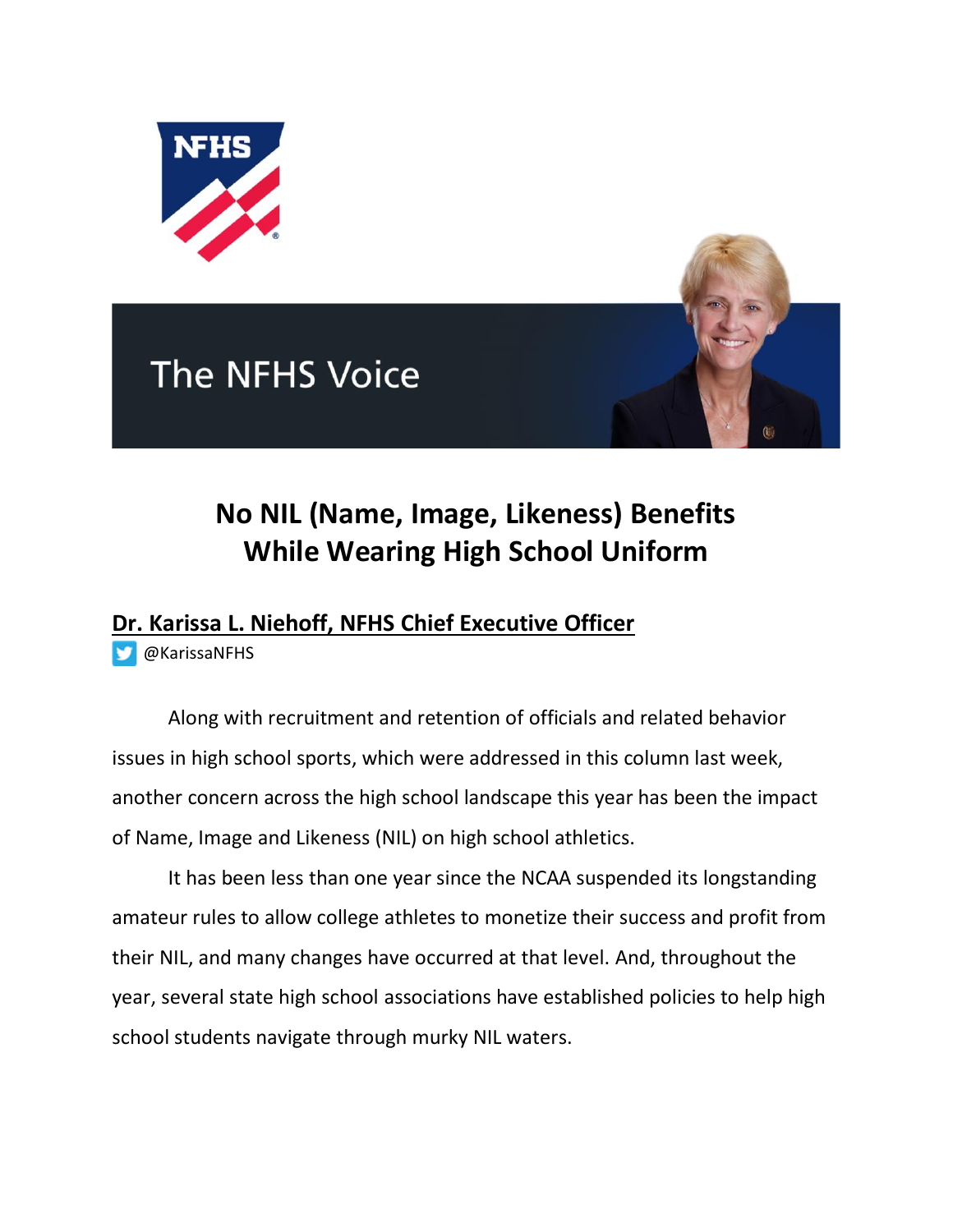The state of officiating, NIL and information about the  $50<sup>th</sup>$  anniversary of Title IX, were among the subjects discussed during the NFHS' Media Availability Session yesterday. A recording of the webinar is available [here.](https://www.youtube.com/watch?v=p8eQ9viPZrI)

With regard to NIL, we realize that high school students can be tremendous entrepreneurs – they already are in a number of capacities. Students have the ability to be recognized for their athletic prowess and that can be a nice opportunity for a young person.

However, the NFHS and its member associations believe high school student-athletes should not be able to benefit as professionals from something they do not own – that is their high school uniform. The NFHS and its member state associations would not support a situation that would involve a member school and a student-athlete entering into a professional contract while representing that member school.

Right now within the 51 member state associations, while some state statutes are bringing high school student-athletes into their language, no studentathlete in a member school can be a professionally paid student by virtue of their identity as a student-athlete in that member school.

We believe the purpose of high school athletics and performing arts is not to develop professional athletes but to develop kids, to help kids develop life skills and help them develop relationships. The high school locker room is arguably the last bastion of amateurism within an education-based setting, and we want to protect that.

The purpose of high school athletics is very different from the professional level – and even the college level. High school students can enjoy some success with NIL, but it cannot be done while wearing the school uniform.